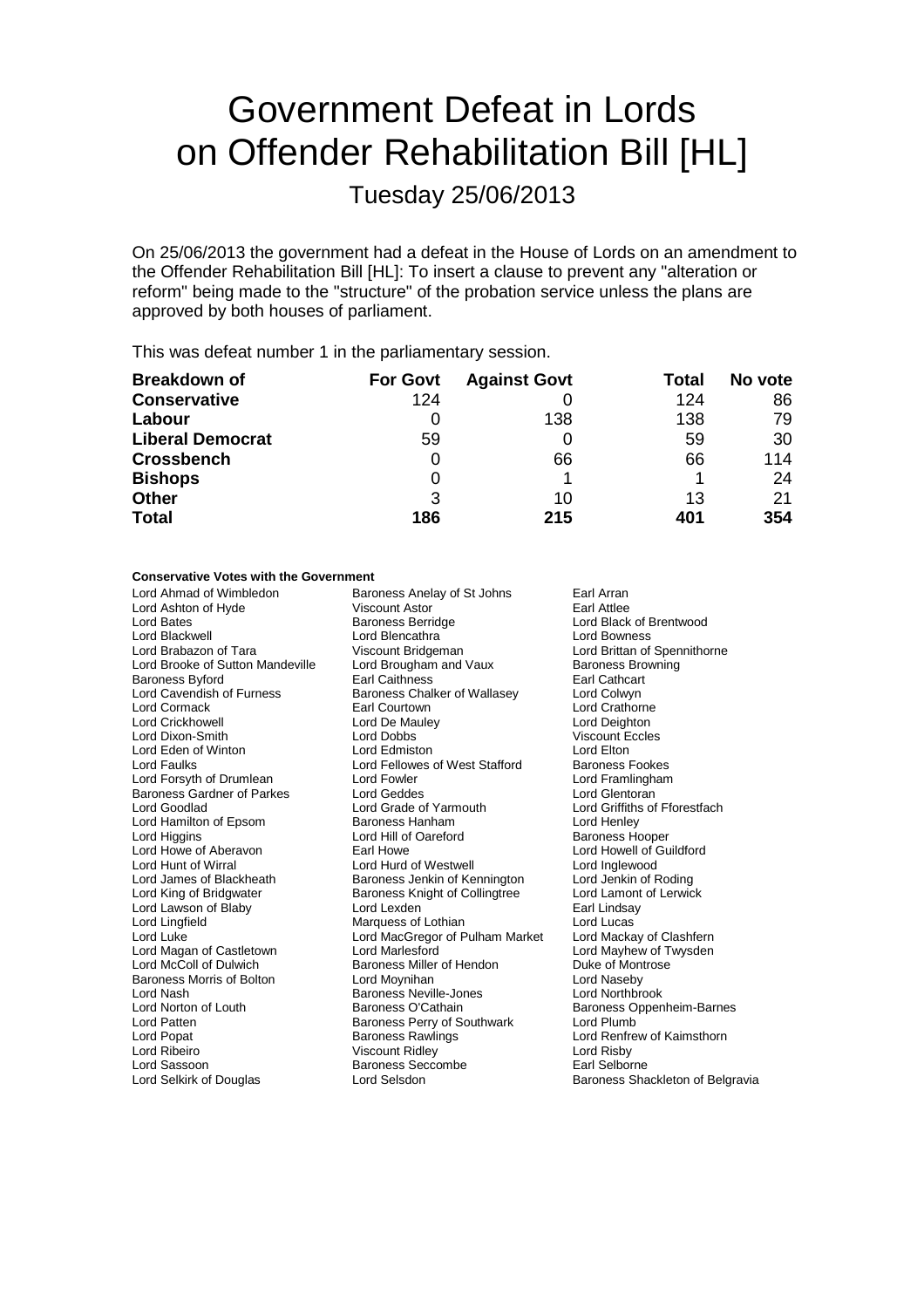Baroness Sharples **Examples** Lord Shaw of Northstead **Lord Sheikh**<br>
Lord Shewsbury **Lord Sheikhersdale** Lord Soulsb Lord Taylor of Holbeach Lord Trefgarne Lord Trimble Lord True Viscount Ullswater Baroness Verma Viscount Younger of Leckie

Earl Shrewsbury **Lord Skelmersdale** Mark Lord Soulsby of Swaffham Prior<br>
Baroness Stedman-Scott **Lord Stewartby** Cord Stewarth Baroness Stowell of Beeston Lord Stewartby **Baroness Stowell of Beeston**<br>
Baroness Stowell of Beeston<br>
Lord Trimble Baroness Wheatcroft

#### **Conservative Votes against the Government**

#### **Labour Votes with the Government**

## **Labour Votes against the Government**

Lord Barnett Lord Bassam of Brighton<br>
Baroness Billingham<br>
Lord Bilston Baroness Donaghy<br>
Baroness Donaghy<br>
Lord Evans of Parkside<br>
Lord Evans of Watford Baroness Hayter of Kentish Town Baroness Healy of Primrose Hill<br>Lord Hollick Baroness Hollis of Heigham Baroness Jones of Whitchurch<br>Baroness King of Bow Lord Kinnock Lord MacKenzie of Culkein Baroness Massey of Darwen<br>
Lord McAvoy Baroness McDonagh Lord Morris of Handsworth Lord Noon<br>
Lord Parekh **Backburn**<br>
Lord Patel of Blackburn Baroness Royall of Blaisdon Lord Sawyer<br>
Baroness Sherlock **Communist Construct** Viscount Simon Lord Touhig Lord Triesman Lord Triesman Lord Touhig<br>
Lord Turnberg Baroness Wall of New Barnet Lord West of Spithead Baroness Wheeler Baroness Wheeler Baroness Wikins Lord Whitty **Communist Communist Communist Communist Communist Communist Communist Communist Communist Communist Communist Communist Communist Communist Communist Communist Communist Communist Communist Communist Communist** 

Baroness Adams of Craigielea Lord Adonis Lord Anderson of Swansea Baroness Armstrong of Hill Top Lord Bach Cord Baroness Bakewell<br>
Lord Barnett Cord Bassam of Brighton Lord Bhattacharyya Lord Bilston **Baroness Blackstone**<br>
Lord Borrie **Baroness Blackstone**<br>
Lord Bradley Baroness Blood **Britannia** Lord Borrie **Container Container Container Container** Lord Bradley<br>
Lord Brooke of Alverthorpe **Lord Brook Lord Brookman** Lord Brooke of Alverthorpe Lord Brookman Lord Brookman Lord Browne of La<br>
Lord Campbell-Savours Lord Carter of Coles Viscount Chandos Lord Campbell-Savours Lord Carter of Coles Viscount Chandos Lord Christopher **Lord Clark of Windermere** Lord Clarke of Han<br>
Lord Clark of Hampstead Lord Collins of Highbury **Colling Clarke Contract Construct** Lord Clinton-Davis **Lord Collins of Highbury** Baroness Corston<br>
Baroness Crawley **Baroness Crawley** Lord Davies of Stamford Lord Davies of Oldham Baroness Crawley **Lord Davies of Stamford** Lord Davies Crawley **Lord Davies Communist Constructs** Lord Desain<br>
Baroness Dean of Thornton-le-Fylde Lord Desain Baroness Dean of Thornton-le-Fylde Lord Desai<br>Baroness Drake Lord Elder Lord Evans of Watford **Lord Evans of Temple Guiting**<br>
Lord Faulkner of Worcester **Lord Foulkes of Cumnock** Baroness Farrington of Ribbleton Lord Faulkner of Worcester Lord Foulkes of Cumnocks Gale<br>Baroness Gale Baroness Gibson of Market Rasen Baroness Golding Baroness Gibson of Market Rasen Baroness Golding<br>Baroness Goudie Baroness Couding Lord Gordon of Strathblane Baroness Goudie Lord Grantchester Lord Grantchester Corp. Exercise Lord Grantchester<br>Corp. Lord Grantshell Lord Grantchester Lord Grant Lord Grantshell Lord Grantshell Lord Grantshell Lord Grants Lord Grenfell Lord Griffiths of Burry Port Lord Grocott Lord Harris of Haringey **Lord Harrison**<br>
Lord Haskel **Lord Harrison** Lord Hart of Chilton **Lord Haskel** Lord Haskel Lord Haworth Lord Haworth Baroness Hayter of Kentish Town Baroness Healy of Primrose Hill Baroness Henig<br>Lord Hollick **Lord Hollick** Baroness Hollis of Heigham Lord Howarth of Baroness Hollis of Heigham Lord Howarth Lord Howarth Cord Hoyle<br>
Lord Howie of Troon Baroness Howells of St Davids<br>
Lord Hughes of Woodside Baroness Hughes of Stretford Lord Hunt of Kings Heath Lord Hughes of Woodside Baroness Hughes of Stretford Lord Hunt o<br>
Lord Irvine of Lairg Cord Janner of Braunstone Lord Jones Lord Janner of Braunstone Lord Jones<br>Lord Jordan Lord Judd Baroness King of Bow Lord Kinnock **Baroness Kinnock of Holyhead**<br>
Lord King Lord Kinght of Weymouth Baroness Liddell of Coatdyke Lord Kirkhill Lord Knight of Weymouth Baroness Liddell of Coatdyke<br>Lord Liddle Lord Linsey Lord Linsey Lord Lympne Lord Liddle Lord Lord Lipsey Lord Linguist Lord Lympne<br>
Lord MacKenzie of Culkein Baroness Massey of Darwen Lord Maxton Lord McAvoy Baroness McDonagh Lord McFall of Alcluith Lord Morgan **Lord Morris of Aberavon**<br>
Lord Noon<br>
Baroness Nve Lord Parekh Lord Patel of Blackburn Lord Patel of Bradford Baroness Pitkeathley **Baroness Pitkeathley** Lord Ponsonby of Shulbrede<br>
Lord Puttnam<br>
Baroness Quin Baroness Prosser **Exercise Exercise Contramental Contracts** Baroness Quinter and Baroness Quinter Baroness Quinter<br>
Baroness Rendell of Babergh **Baroness Australian** Eord Richard Lord Radice Baroness Rendell of Babergh Lord Richard Lord Robertson of Port Ellen Lord Rosser Consumersion Corporation Corporation Corporation Corporation Corporation<br>
Lord Samen Lord Sawver Baroness Scotland of Asthal Baroness Sherlock **Communist Communist Communist Communist Communist Communist Communist Communist Communist Communist Communist Communist Communist Communist Communist Communist Communist Communist Communist Communist Com** Lord Snape<br>
Lord Taylor of Blackburn<br>
Lord Temple-Morris Lord Stone of Blackheath Lord Taylor of Blackburn and Lord Temple-Morris Lord Temple-Morris Lord Tunnicliffe<br>
Lord Tord Tunnicliffe Baroness Wall of New Barnet Lord Watson of Invergowrie<br>
Baroness Wheeler<br>
Baroness Whitaker

Lord Woolmer of Leeds

### **Liberal Democrat Votes with the Government**

Lord Addington **Lord Avebury** Christen and Lord Avebury **Baroness Barker**<br>
Baroness Benjamin **Cord Bradshaw** Christen Baroness Brinton Baroness Benjamin and Lord Bradshaw<br>Lord Burnett baroness Baroness Baroness Baroness Baroness Baroness Baroness Baroness Baroness Baroness Barones Lord Burnett **Lord Childgey Community Community Community** Lord Clement-Jones<br>
Lord Cotter Lord Cotter Lord Cholakia **Community Community Community Community** Community Community Community Com

Baroness Doocey